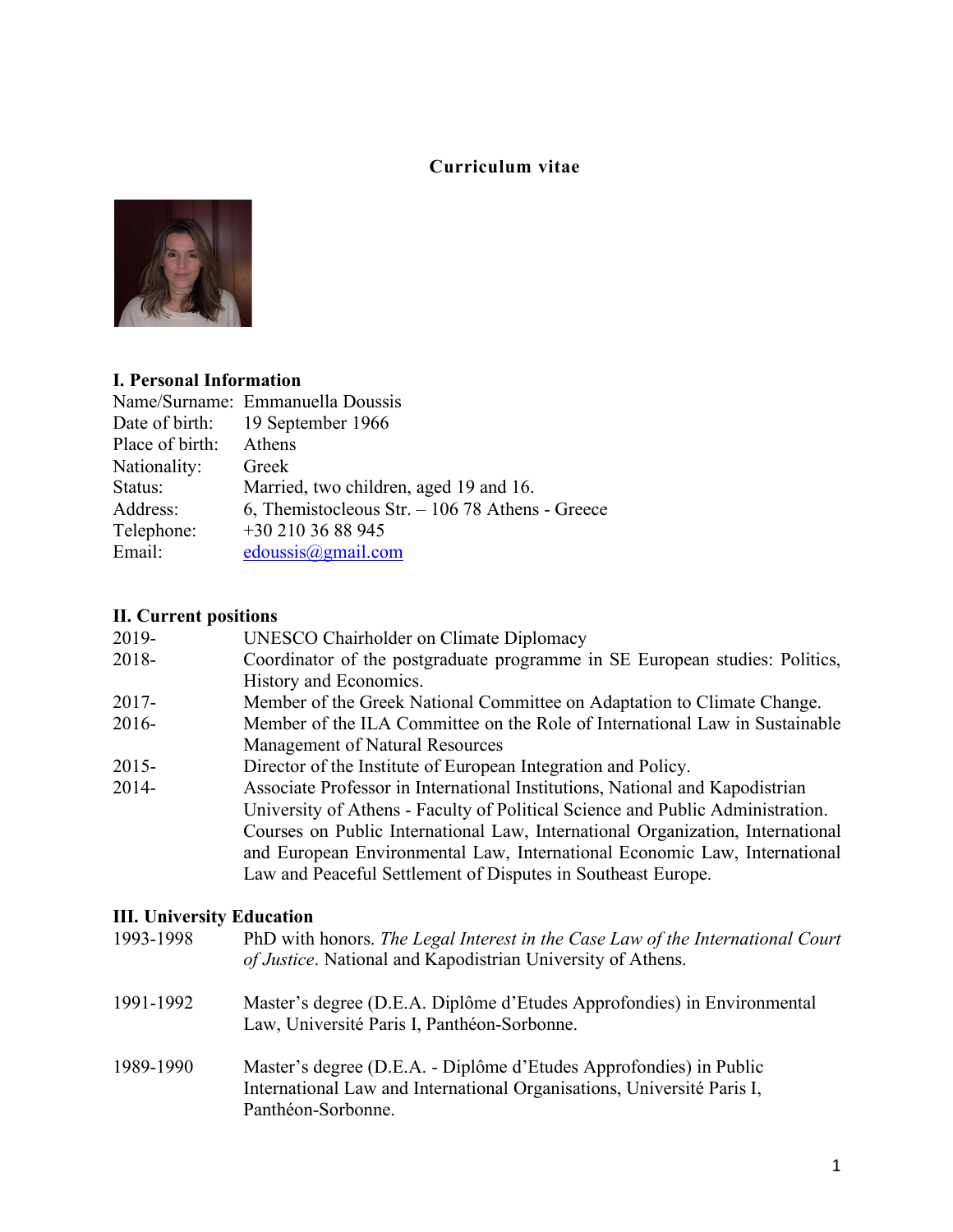1984-1988 Bachelor's degree in Political Science and Public Administration – International and European Studies, Faculty of Law, Economics and Political Sciences of the National and Kapodistrian University of Athens.

#### **IV. Academic research and teaching activities**

- 2019- Project Coordinator of the Jean Monnet module on *European Climate Diplomacy* funded by the European Commission Erasmus +.
- 2019 Visisting professor, Faculty of Law and Political Science, University of Aix-Marseille. Lectures on the EU External Environmental Competence, on the Law of Maritime Delimitation and on Effectiveness of International Environmental Law.
- 2019 Project Coordinator of the TEDx of the National and Kapodistrian University of Athens.
- 2019 Coordinator of the Athens EU Model (university students' simulation of the European Commission and the Council of the EU).
- 2018 Coordinator of the Athens EU Model Junior (high school students' simulation of European institutions).
- 2018 Coordinator of the research program "Investments and Protection of the Environment in Southeast Europe".
- 2015-2018 Project coordinator of the Jean Monnet module on *Moving the EU forward*, funded by the European Commission Erasmus +.
- 2015-2018 Lectures in the Athens Summer School on *European Climate Diplomacy*.
- January 2018 Visiting Professor, Law School, University of Grenoble, France. Lectures on *International Climate Change Law*.
- November 2017 Visiting Scholar, Law School, University of Geneva, Switzerland.
- 2017-2018 Coordinator of the research program "Observatory of South East European climate change policies and politics" on the environmental policy outputs and outcomes reported in South East European Countries, funded by the National and Kapodistrian University of Athens, Research Programme Kapodistrias.
- 2016-2017 Coordinator of the research program EnvCOPs platform, an open-accessed platform (www.envcops.eu) available in English and Greek, which codified the international and regional environmental agreements in which the EU is a party, funded by the National and Kapodistrian University of Athens, Research Programme Kapodistrias.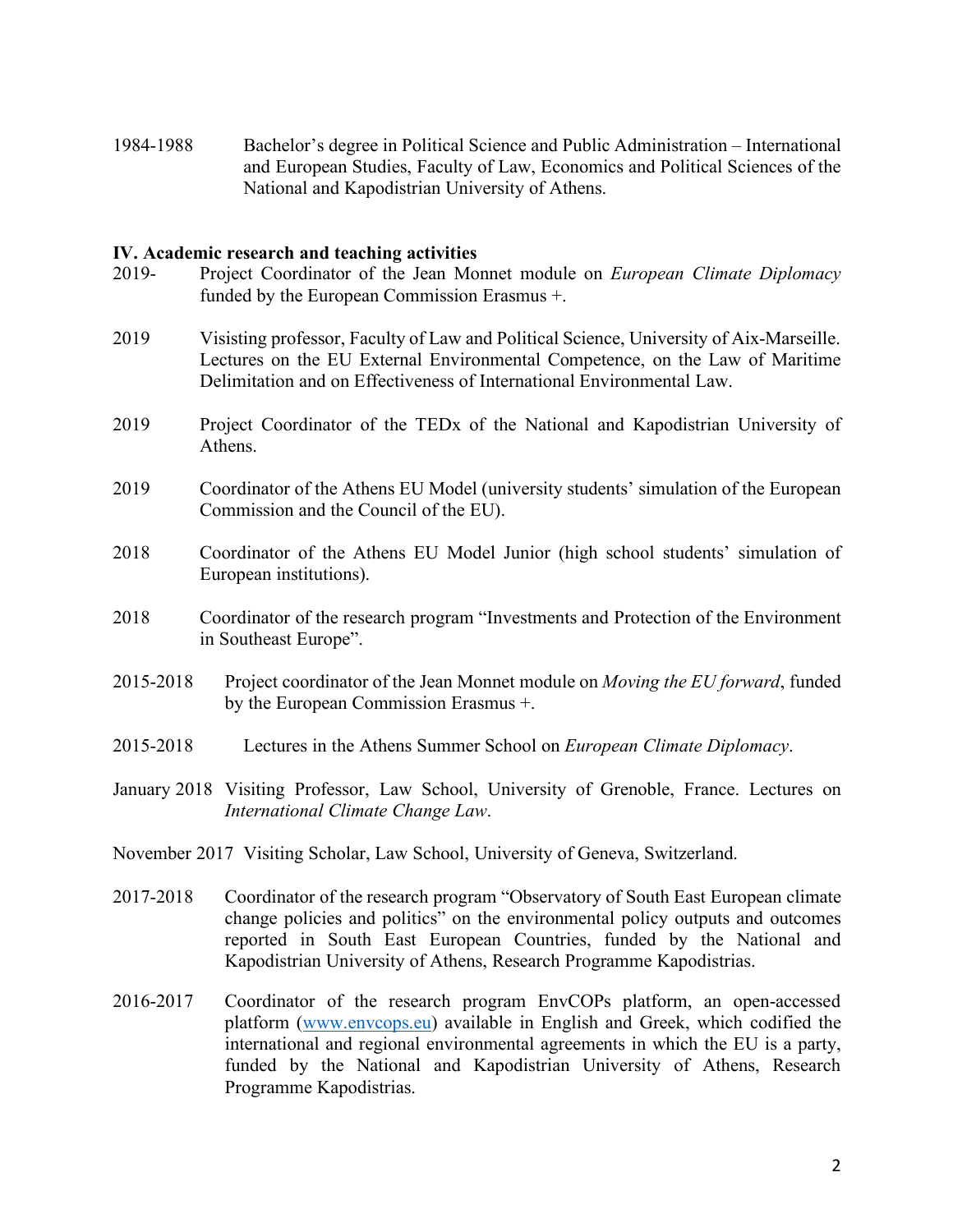- 2016 Summer school on Environmental Governance. Introductory lecture on the *Evolution of Environmental Governance.* KOUFA foundation (Salonica).
- 2014-2016 COST Action IS1105 NETwork of experts on the legal aspects of MARitime SAFety and security (MARSAFENET), Working Group 4: protection of fragile and semi-enclosed seas.
- November 2015 Visiting Professor, Law School, University of Grenoble, France. Lectures on *International Organizations' Responsibility* and *International Law of the Sea*.
- 2013-2014 Participation in the FP 7 research project SIDERI (Strengthening the International Dimension of Euro-Argo Research Infrastructure. Project coordinator: INFREMER – Institut Français de Recherche pour l'Exploration de la Mer). Hellenic National Centre for Marine Research. In charge of delivering a report on the institutional framework for the conduct of scientific marine research in the Eastern Mediterranean, specializing in the deployment of Argo floats.
- 2009-2014 Assistant Professor, Faculty of Political Science and Public Administration, National and Kapodistrian University of Athens.
- Feb-Mar 2014 Visiting Fellow at the European University Institute in Florence. Research project: "*Transnational Environmental Governance: Alternatives to existing Global Governance*".
- November 2013 Visiting Professor, School of Law and Political Science, University of Bourgogne, France. Lectures on International Justice.
- March 2012 Visiting Professor, School of Law and Political Science, University of Bourgogne, France. Lectures on the International Law of the Sea.
- 2005- IKY Foundation of State Scholarships, Evaluator.
- 2002-2009 Lecturer, Faculty of Political Science and Public Administration, National and Kapodistrian University of Athens.
- 2000- Coaching of university teams for participation to moot courts (Jessup International Moot Court Competition 2010 and 2011) United Nations models (MUN) in Greece (ThessISMUN since 2002, Athens EU model, Rhodes MUN etc.) and abroad (Harvard MUN, Geneva MUN, ScottMUN, OxiMUN, EU model in Maastricht and The Hague etc.).
- 1997-2001 Adjunct lecturer, Faculty of Political Science and Public Administration, National and Kapodistrian University of Athens.
- 1999-2001 Project coordinator Reform of the post-graduate programme on European  $\&$ International Studies, Department of Political Science and Public Administration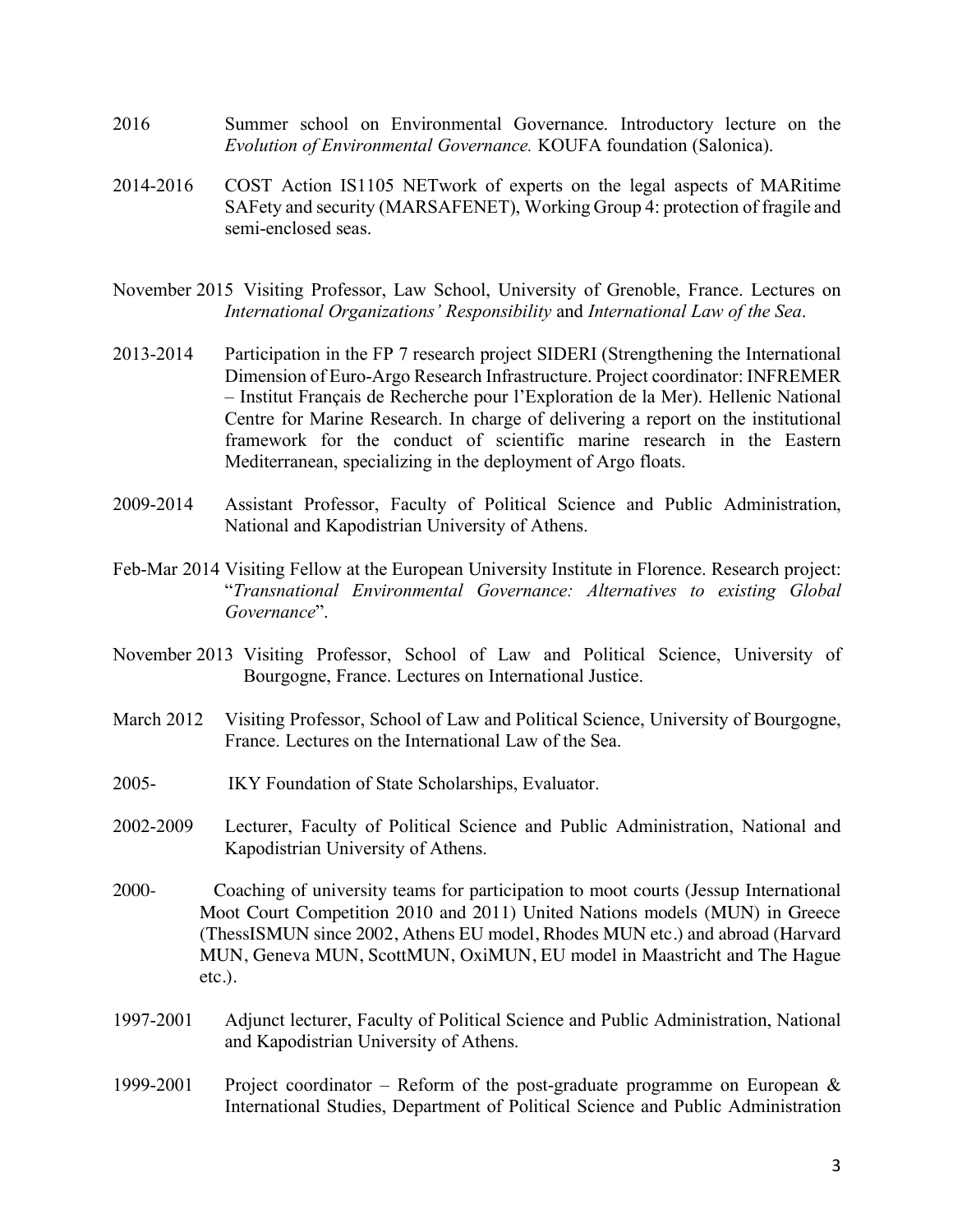of the National and Kapodistrian University of Athens.

1997-1999 Evaluator in the framework of the Ecos-Ouverture programme – Inter-regional cooperation between local authorities in the EU and Central and Eastern Europe.

### **V. Other Professional Experience**

Ad hoc referee for Routledge, and for the Journals: *Environmental Politics, Marine Policy*, *Energy Policy* and the *International Journal of Public Law and Policy.*

- 1997-1999 Senior expert (Brussels, Paris, Budapest). Scientific Expert of the European Commission, General Directory XVI and I-within the framework of the programme Ecos-Ouverture. Evaluation of projects, organisation of meetings with project administrators, organisation of informative workshops.
- 1994-1996 Consultant to the Minister of the Aegean (Athens, Greece).
- 1994 Research associate, University of the Aegean, Programme "Aegean Archipelago".
- 1993-1994 INSULA (Paris, France). Research assistant NGO INSULA International Scientific Council for Island Development residing with UNESCO. Participation in numerous activities concerning the sustainable development of small island States. Participation in international conferences, as well as in the General Assembly of UNESCO. Preparation of propositions for the implementation of agenda 21 in small island States.
- 1992-1993 UNESCO (Paris, France). Stagiaire, Division of Ecology Sciences. Participation in the research group on the legal aspects of the biosphere's reserve network.

### **VI. Languages**

Fluent in Greek (native language), French, English. Basic knowledge of Italian.

### **VΙΙ. Publications**

#### **A. Books**

- 1. *Climate Change: Facts and Dilemmas*, Papadopoulos: Athens, 2017, 125 ps (in Greek).
- 2. *Global Environmental Governance in Crisis,* Papazissis: Athens, 2014, 350 ps (in Greek).
- 3. *The United Nations – International Responsibility and Peace Operations*, Sakkoulas: Athens
- Thessaloniki, 2008, 312 pages (in Greek).

4. *Sixty years from the Creation of the United Nations* (ed. with prof. H. Dipla), Sideris: Athens, 2007, 144 pages (in Greek).

5. *State Responsibility for Internationally Wrongful Acts* (with prof. C. Economides), Sideris: Athens, 2007, 250 pages (in Greek).

6. *The International Criminal Court* (with Ap. Papatolias), Sakkoulas: Athens-Thessaloniki,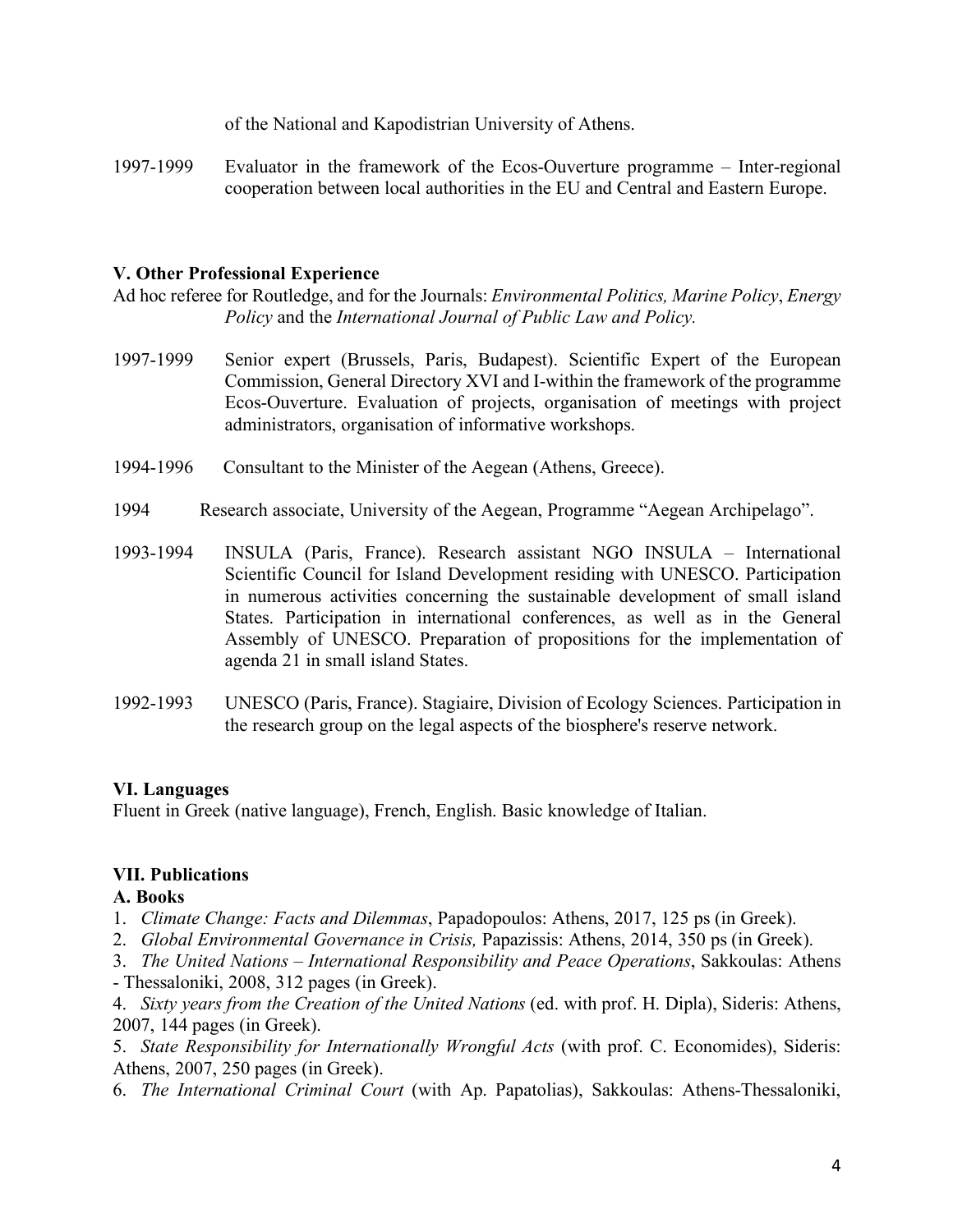2004, 84 ps. (in Greek).

7. *Environmental Policy of the European Community and its Influence on Greece*, Papazissis: Athens, 2001, 108 ps (in Greek).

8. *International Court of Justice. Summary of the Case-law* (with professor H. Dipla), Ant.N. Sakkoulas: Athens-Komotini, 2001, 274 ps (in Greek).

9. *Legal Interest in the Case-law of the International Court of Justice*, Ant. N. Sakkoulas,:Athens-Komotini 1998, 520ps (in Greek).

## **B. Articles**

1. « L'épopée de la baie de Piran », *Annuaire du droit de la mer*, 2018.

2. « Les zones économiques exclusives en Méditerranée : beaucoup de bruit pour rien ? », in M.- P. Lafranchi (dir.), *La gouvernance de la Mer Méditerranée*, presses universitaires d'Aix-en-Provence (forthcoming).

3. "Nuances de gris : les conditionnalités du FMI et les droits de l'homme", *in:* Catherine Titi (dir.), *Droit International Economique et droits de l'homme*, Bruylant, Bruxelles, 2019, pp. 351- 368.

4. "The Institutional System of the European Union", in N. Maravegias – Th. Sakellaropoulos (eds.) *European Integration and Greece – Economy, Society and Policies*, Dionikos, Athens, 2018, pp. 18-46 (in Greek).

5. "The International Monetary Fund and Global Ocean Governance", Chapter 4, in: David J. Attard, Malgosia Fitzmaurice, Alexandros X.M. Ntovas (Eds) Comprehensive Study on Effective and Sustainable Global Ocean Governance – vol. 2: UN Specialized Agencies and Global Ocean Governance, Oxford University Press, Oxford, 2018, pp. 121-135.

6. "Environmental Governance in the United Nations: the example of Climate Change" in H. Dipla (ed.), *The United Nations and New Challenges in the International Arena*, Sakkoulas, Athens-Thessaloniki, 2018, pp. 163-182 (in Greek).

7. "Marine scientific research in the Mediterranean Sea" in: The Law of the Sea and the Mediterranean, EPLO, 2018, Athens, pp. 53-63 (in Greek).

8. "Does International Environmental Law Matter in Sustainable Development?", *Yearbook of International Environmental Law*, 2017, pp. 1-13.

9. "International State Responsibility", in K. Antonopoulos – K. Magliveras, *The Law of International Society*, 3rd ed., Nomiki Vivliothiki, Athens, 2017, pp. 455-484 (in Greek).

10. "International Responsibility of International Organizations", in K. Antonopoulos – K. Magliveras, *The Law of International Society*, 3rd ed., Nomiki Vivliothiki, Athens, 2017, pp. 485- 504 (in Greek).

11. "Marine Scientific Research", in: G. Andreonne (ed.), *The future of the Law of the Sea. Bridging Gaps between national, individual and common interests,* MARSAFENET Springer, 2017, pp. 87-104.

12. "Reconsidering the Marine Scientific Research in the Adriatic and Ionian Seas: Taking Stock and Looking Ahead" in: A. Caligiuri (ed.), *Governance of the Adriatic and Ionian Marine Space,* Editoriale Scientifica: Milano, 2016, pp. 107-118.

13. "Multilateral Diplomacy", in: Th. Dokos (ed.), *White Paper on the Greek Foreign Policy, Defense and Security,* I. Sideris, Athens, 2016, pp. 241-246 (in Greek).

14. "Responsibility to Protect: Current issues and practical implications", in: A.I. Metaxas (ed.), *Political Science: Interdisciplinary Approach of Political Action*, vol. VII: International Relations, Sakkoulas, Athens, 2016, pp. 197-214 (in Greek).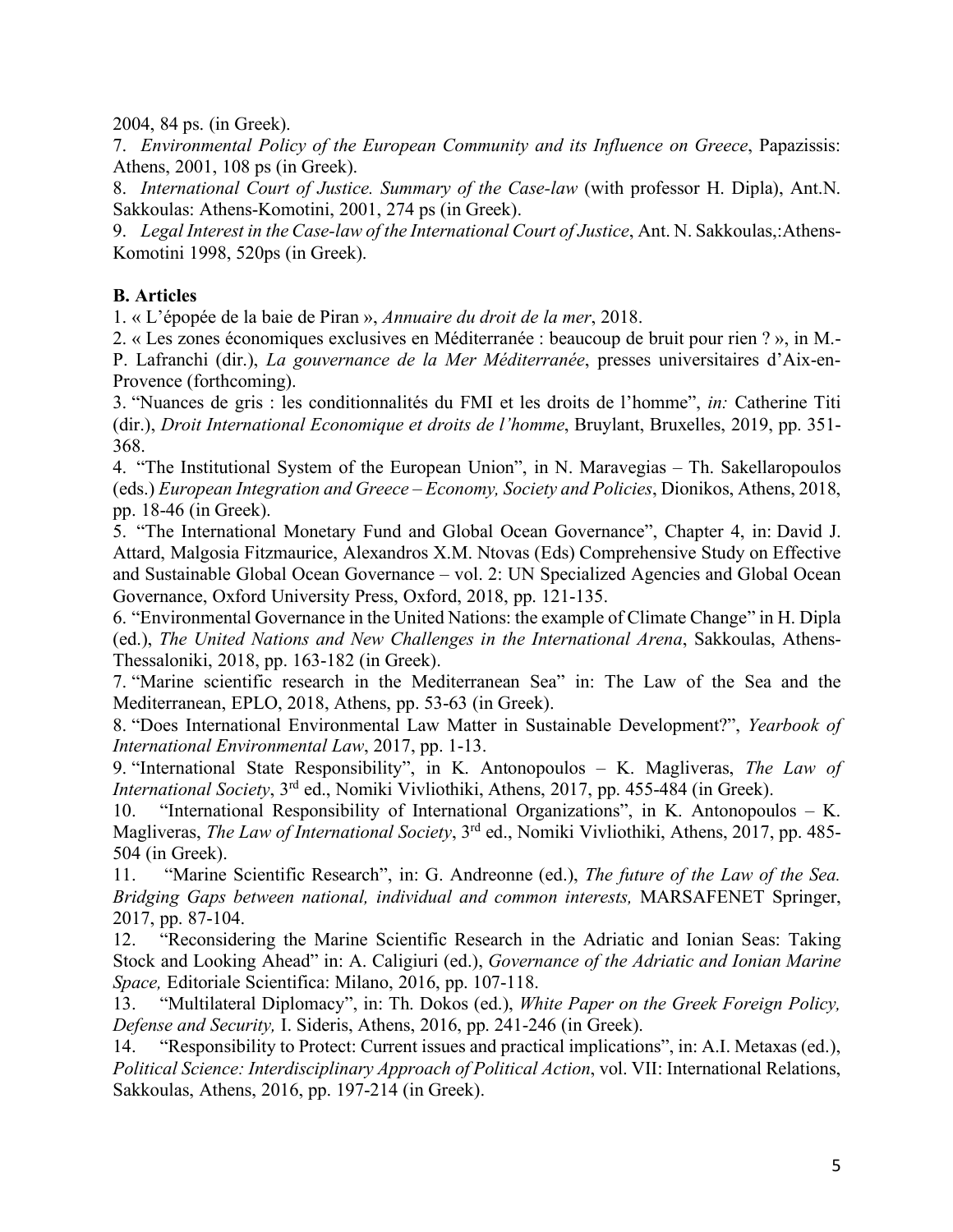15. "The protection of the environment in the European Union", in: N. Maravegias (ed.), *European Union: creation, evolution and perspectives,* Kritiki: Athens, 2016, pp. 385-402 (in Greek).

16. "The European Union and International Environmental Law" in *Essays in honor of Professor Panayiotis Kanellopoulos*, Sakkoulas, Athens-Salonica, 2015, pp. 139-159 (in Greek).

17. "Sauver les baleines contre les baleiniers : coup de projecteur sur l'arrêt de la CIJ du 31 mars 2014", *Annuaire de Droit de la Mer*, 2013, pp. 175-198.

18. "Revisiting the Responsibility of International Organizations: Taking Stock and Looking Forward", in: Th. Skouteris-M. Vagias (eds.) *International Organizations and the Protection of Human Rights,* Essays in honor of Professor Paroula Naskou-Perraki, Themis publications: Athens, 2014, pp. 47-62.

19. "L'organisation politique à vocation universelle dans l'œuvre de Georges Scelle : théorie et applications", in: C. Apostolidis – H. Tourard (ed.), *Actualité de Georges Scelle*, éd. Universitaires de Dijon, Dijon, 2013, pp. 133-147.

20. "The Europeanization of the Greek Environmental Policy", in: N. Maravegias (ed.), Europeanization of the Mediterranean, Nomiki Vivliothiki, Athens, 2013, pp. 297-326 (in Greek).

21. "State Responsibility from the Turkish Invasion in Cyprus in 1974", in P. Papapolyviou – A. Syrigos – E. Hatzivasiliou (eds.), *The Cypriot Issue and the International System 1945-1974*, Patakis, Athens, 2013, pp. 289-303 (in Greek).

22. "The International Environmental Protection System" in A. Kontis – Ch. Tsardanidis (eds.), *International Political Economy II*, Papazissis, Athens, 2012, pp. 871-896 (in Greek).

23. "The Europeanisation of the Greek Environmental Policy: Between Ambition and Ambivalence", *Revista de Estudios Europeos,* n. 58, Julio-Diciembre 2011, pp. 47-66.

24. "International Humanitarian Law and the UN Peace Operations", in K. Koufa (ed.), *Collection of essays in international humanitarian law*, Sfakianakis, Salonica, 2011, pp. 115-156 (in Greek).

25. "La protection de l'environnement dans la jurisprudence récente de la Cour Internationale de Justice : à propos de l'arrêt des *Usines de pâte à papier sur le fleuve Uruguay* (20 avril 2010)", *Revue Hellénique de Droit International,* 2011, n. 2, pp. 661-688.

26. "Seal the Deal: a New Approach on Climate Change", in: S. Dalis (ed.), *From Bush to Obama: International Policy in a Changing World,* Papazissis publishers, Athens, 2010, pp. 240- 256 (in Greek).

27. "Le principe d'intégration", in *:* P. Billet, M. Durousseau, G. Martin, I. Trinquelle (dir.), *Droit de l'environnement et protection de la santé,* Société française pour le droit de l'environnement, collection : logiques juridiques, éd. L'Harmattan, Paris, 2009, pp. 255-260.

28. "International Regulations for the Protection of the Environment: General Characteristics, Weaknesses and New Challenges", in*:* I. Vassilopoulos (dir.), *The Contribution of Jurisprudence in the Evolution of Environmental Law,* Sakkoulas,: Athens-Thessaloniki, 2009, pp. 121-132 (in Greek).

29. "L'évolution du système de Barcelone : Le protocole sur la gestion intégrée des zones côtières de la Méditerranée", *Annuaire du droit de la mer*, 2008, pp. 371-386.

30. "*Quis custodiet ipsos custodies*? International Responsibility and International Organisations", *in:* St. Perrakis (ed.), *International Organisations: Legal aspects and policies*, Ant. N. Sakkoulas: Athens – Komotini, 2008, pp. 33-64 (in Greek).

31. "The UN Contribution in the Protection of the Environment" in: H. Dipla – Emm. Doussis (eds.), *Sixty years from the Creation of the United Nations*, Sideris: Athens, 2007, pp. 215-233.